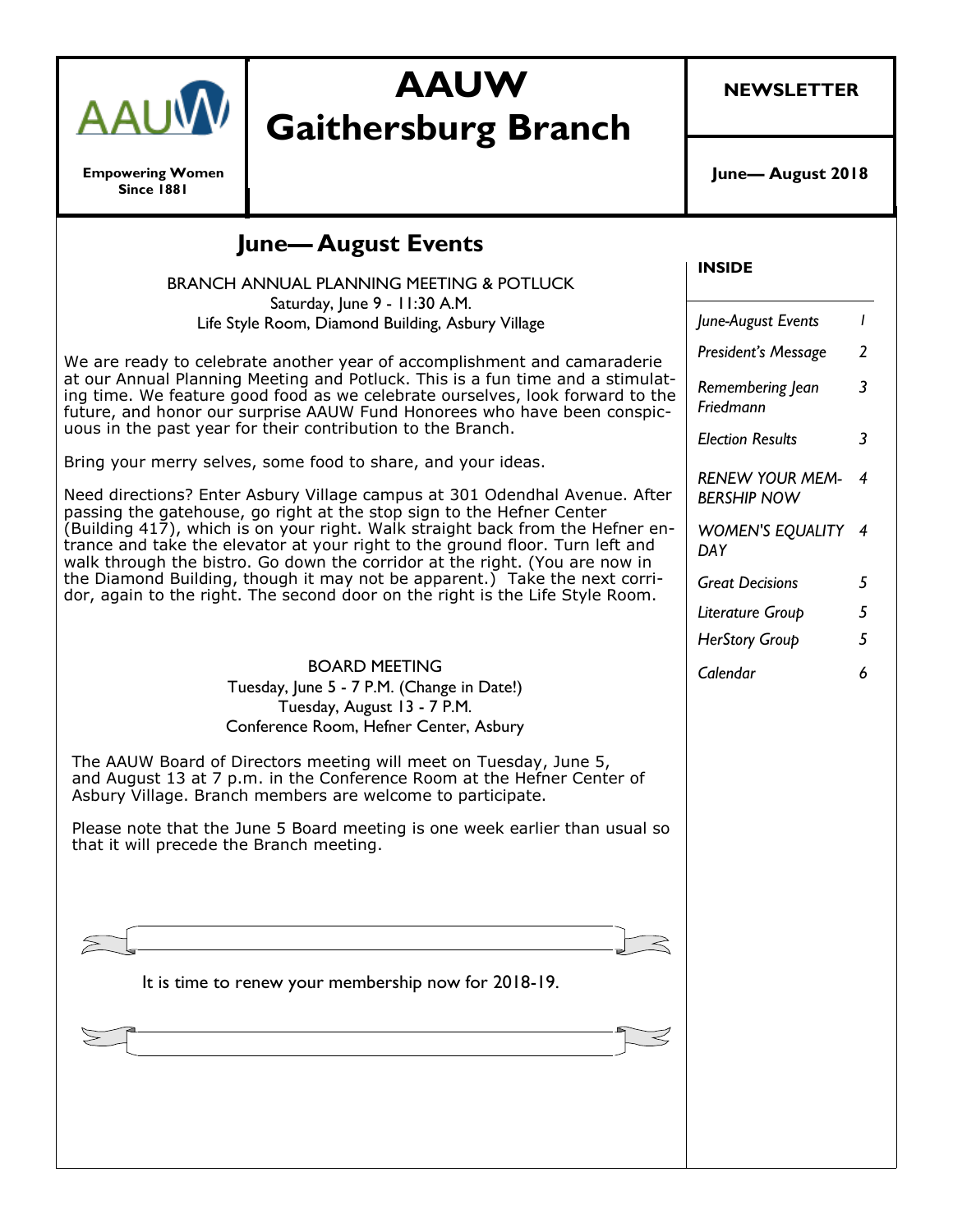## **PRESIDENT'S MESSAGE**

#### *- Heather Reichardt*

As I write, I am thinking about our May and June meetings. Both are always special. In May (which, by the time you read this, you will have attended), we install next year's officers; and in June we have a fun potluck picnic meeting to close out the year. I really enjoy the installation ceremony that AAUW suggests we follow. And I feel honored and privileged to serve one more year as your president.

JUNE 2018 = VOTING 2 TIMES!

No, I don't mean "vote early and vote often...."

Yes, the Maryland primary election is at the end of this month. I know everyone will diligently cast your vote for our local and state elections either in person or by mail.

And, for your second vote, AAUW is also having an election. We will vote on three Bylaws changes proposed by the AAUW Board of Directors. These are very serious changes that you need to consider. Since it is difficult to summarize the issues, I direct you to either the AAUW website or to the most recent Outlook magazine. I hope everyone has already reviewed the descriptions for the proposed changes and placed your votes. It not, please note that voting ends at 9 p.m. on June 9 and the deadline to order a paper ballot has passed. You will need to vote online. The issues are:

• PROPOSAL 1. Shall AAUW implement a staggered-term model for the AAUW Board of Directors that includes directors serving for three years per term, with four elected and

one appointed each year?

• PROPOSAL 2. Shall the AAUW Bylaws be amended to allow up to five nonmembers of AAUW to be members of the AAUW Board of Directors?



• PROPOSAL 3. Shall the AAUW Bylaws be amended to eliminate the degree requirement for membership in AAUW?

If you do not have a computer, please contact a friend or member who does to make sure your voice is heard. This is your vote!

I am looking forward to seeing everyone at our June meeting and sampling lots of delicious offerings from everyone who attends! We will have a wrap-up discussion. The Board and I are eager to hear from you regarding what you liked over this past year and what your suggestions are for the upcoming year.

Unfortunately, I will not see you at our June meeting, and I will miss sampling the delicious offerings from everyone who does attend. There will be a wrap-up discussion, and the Board will be eager to hear about what you liked over the past year and what suggestions you have for the upcoming year.

Have a great summer and stay cool!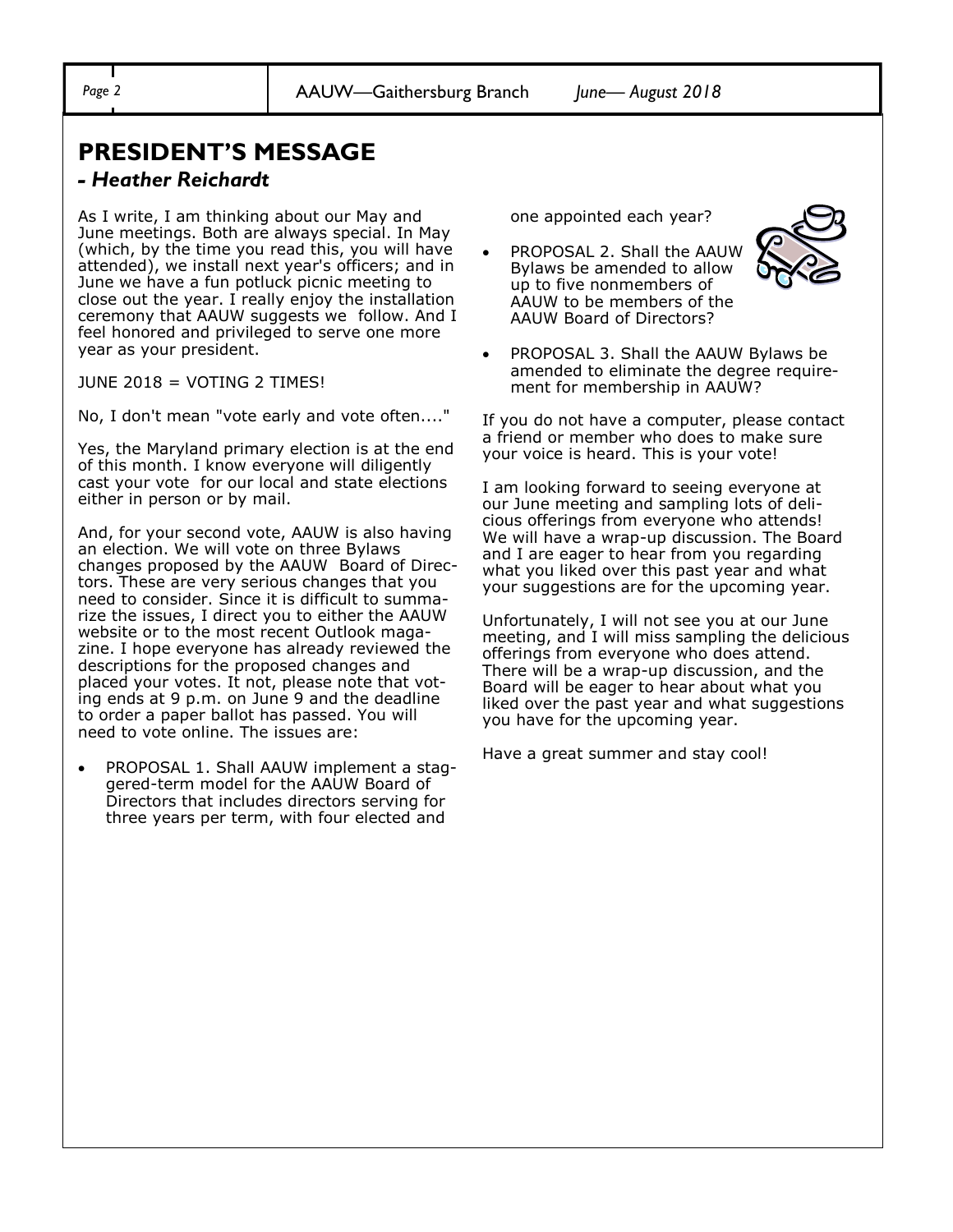### **REMEMBERING JEAN FRIEDMANN**

#### **-** *Mary Wykes*

Our dear friend and colleague, Jean Friedmann, died on May 6 as a result of an automobile accident in Spartanburg, South Carolina, while visiting her daughter Tara Anderson.

My first knowledge of the tragic accident came when I saw a post of long-ago photos on Mother's Day of her with her daughter Tara, and then another with a baby. It was at a time when everyone was posting retrospective photos of themselves with their mothers and I thought nothing of it until I started reading further about her having been in an auto accident and not recovering. I was very busy getting ready for Mother's Day and also my 93rd birthday and it didn't register at first. But then, with more awareness, I tried to reject it as a bad dream. Nevertheless, I started checking Internet obituary sites in South Carolina and Maryland, finding nothing. Then Jean Hirsch's husband, Roland, found in the Frederick Post a notice of an auto accident in South Carolina in late April which claimed the life of an 83-year -old Frederick woman, Jean Friedmann. Then I knew it was for real. I called Jean's longtime friend from the Rockville-Kensington Branch, Dian Belanger. Dian, not having heard anything, contacted Jean's son and now heard the details.

Dian and Jean's friendship date to the 70's when they were docents at the Smithsonian and car-pooled together from Rockville. Through Dian, Jean joined the Rockville-Kensington Branch of AAUW. After she and Paul moved to Frederick, rather than joining the Frederick Branch, she joined the larger and more active Gaithersburg Branch I knew her very well through our Gourmet Group. She and Paul were active members for many years and we had great times at their home and at several interesting restaurants in Frederick.

Jean helped with the book sale every year and just this year on the Friday of the sale, after we had all worked our shifts, Jean, Diane Carvey, Liz Clark Hessel and I had a wonderful long lunch at Mythos on Stouffer School Road. Lunch ended when Jean looked out the window and saw heavy snow falling, and she left quickly to get back to Frederick. Escaping a freak late March snowstorm was the last time we saw her.

Jean's children have planned a memorial service for her at the Lakelands Community Center, 960 Main Street, Gaithersburg, from 2-4 on Saturday, June 23. That is where she had the service for both her son Paul Fleming and her husband Paul Friedmann within the past couple of years.

The family has asked that, in lieu of flowers, if friends wish to make a contribution in her memory, it be to Planned Parenthood or the AAUW Legal Advocacy Fund--two of her favorite organizations.

## **ELECTION RESULTS**



At the April 24 Branch meeting the following officers of the Board of Directors were elected for the 2018-19 year: Heather Reichardt, president; Marilyn O'Connell

and Judy Sholes, co-vice presidents for program; Anna Fraker, Patsy Marks and Mary Wykes, co-vice presidents for membership;

Edie Allison, treasurer; and Barbara Garrard, secretary.

Formal installation of these officers was at the May 22 Branch meeting and they assume their term on July 1, 2018.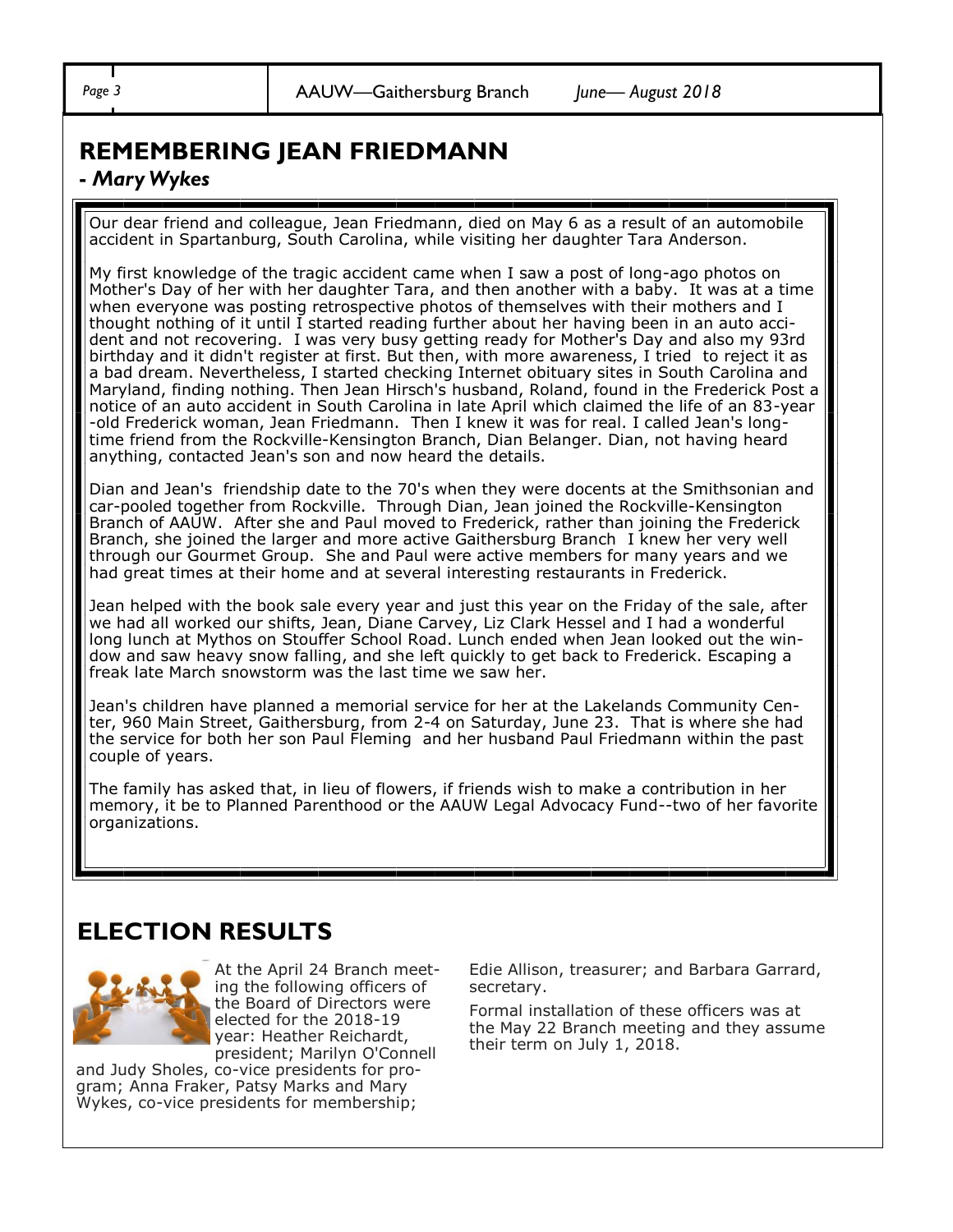*Page 4* AAUW—Gaithersburg Branch *June— August 2018*

### **RENEW YOUR MEMBERSHIP NOW**

Your AAUW membership expires on June 30, so renew now for 2018-19. Continue hearing informative speakers. Take part with other active women in the Lobby Corps, or one of our study groups, or working on our book sale. You receive a monthly newsletter, interact with other impressive women who come from a diversity of career fields, and you have a chance to assume leadership.

Choose how you wish to renew in any of these ways:

Respond to AAUW national's personalized email sent to you on April 8 (memberinfo@aapg.org) which allows you to renew by credit card with one click.

Pay online by going to the AAUW website, logging onto the Member Services Database and

selecting the Membership Payment Program, MPP.

Send your check to Edie Allison, Treasurer, 11224 Troy Road, Rockville MD 20852.

Dues for membership types are:

Member \$87 (\$56 tax deductible as a charitable contribution)

Life member \$28

Dual member \$18

Honorary life member \$0

**A whole world of women and girls rely on your support!** 

### **WOMEN'S EQUALITY DAY**

August 26 celebrates the 1920 adoption of the 19th Amendment to the U.S. Constitution, which gives women the right to vote.

But, beyond this, it celebrates women's organizations throughout the country who work toward equal opportunity in education and employment.

Reaching this goal took decades of struggle on the part of women. Be proud that you and AAUW Gaithersburg are a direct line in upholding that tradition.

*Amendment XIX*

*The right of citizens of the United States to vote shall not be de-*



*nied or abridged by the United States or by any state on account of sex.*

*(Ratified August 18, 1920. Became law August 26, 1920.)*

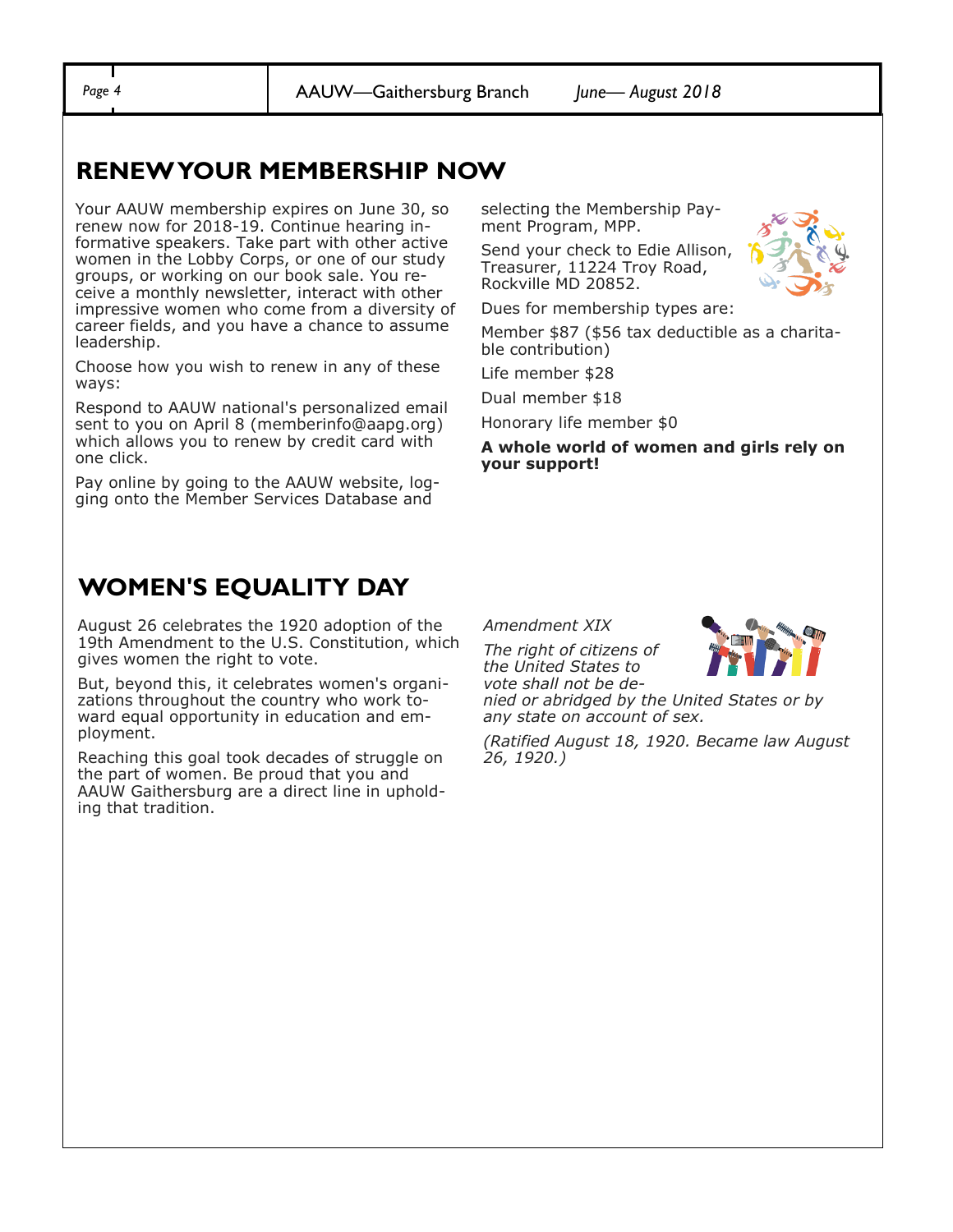*Page 5* AAUW—Gaithersburg Branch *June— August 2018*

#### **GREAT DECISIONS**  *- Mary Wykes, Coordinator*



The next meeting of the Great Decisions Group will be at the home of Vivian Otto on Wednesday, June 27, at 2:30 p.m., .

The timely topic for discussion will be "Turkey: a Partner in Crisis," as written in our Foreign Policy study guide by Omar Tospinar, He is a professor in the National War College, a nonresident at

the Brookings Institute and author of several books on the subject.

Light refreshments will be served. New members are always welcome.

There will be no meetings in July and August. The group will resume meeting on September 26 with the topic "U.S. Global Engagement and the Military."

which of the two offerings they wish to read. Hosts and discussion leaders for each month's meeting for the coming

This is a wonderful time for new members interested in being part of a lively

year will also be assigned.

book club to join.

## **LITERATURE GROUP**

#### *- Mary Wykes for Coordinator Jean Young*



The Literature Group will meet at the home of Jean Young on Saturday at 10 a.m., June 23. There will be no meeting in July or August.

For the June 23 meeting members are asked to bring two recommendations for our reading list for next year, which begins in September. and to give a brief review and comments as to why they would like their selections discussed. The group then will select

## **HER-STORY INTEREST GROUP**

#### *- Anita Taylor, Coordinator*



Patsy Marks's presentation on Elizabeth Warren was postponed at our last meeting and will now be presented at

our June 6 meeting at 2:30 in the Club Room of the Park View Building at Asbury. We will not meet in July or August.

Next year we will focus on the list of important women that Judy Sholes made available. On September 5, we start with Anna Fraker telling us about Carrie Chapman Catt and Anita Taylor introducing Alice Paul. The timing is close since we will have just passed the 99th anniversary of national suffrage for women in the U.S. These two women actually put together the final story of how American women almost earned suffrage (assuming we leave out many African American women).

For the rest of the year, Jean Hirsch will talk about Elizabeth Blackwell and Mary

Edwards Walker, Maria Roberts will discuss Zora Neale Hurston, Dorothy Camara will do Fannie Lou Hamer, and Mary Wykes will bring us information about Frida Kahlo. Jean Hirsch will lead us in re-exploring Harriet Tubman on a different occasion. We are hoping someone will reintroduce us to the notable Charlotte Perkins Gilman and Lisa Meitner. Some other possibilities are for us to meet the women who developed the modern MeToo movement or perhaps look to other prominent contemporary women---for example, Theresa May of England or Sheila Johnson of BET and of other fame. Come help us decide. Call or write Anita Taylor for information.

#### *AAUW GAITHERSBURG BRANCH*

*Website: gaithersburgmd.aauw.net* 

*Advancing equity for women and girls through advocacy, education, philanthropy and research.*

*President Heather Reichardt*

*Co-Vice Presidents for Program*

*Marilyn O'Connell Judy Sholes*

*Vice President for Membership Carol Plummer*

*Treasurer Edie Allison*

*Secretary Barbara Garrard*

### *Appointed Members of the Board*

*Anna Fraker*

*Liz Hessel*

*Maria Roberts*

*Newsletter Editor Qing Jiang*

*Newsletter Coordinator Dorothy Camara*